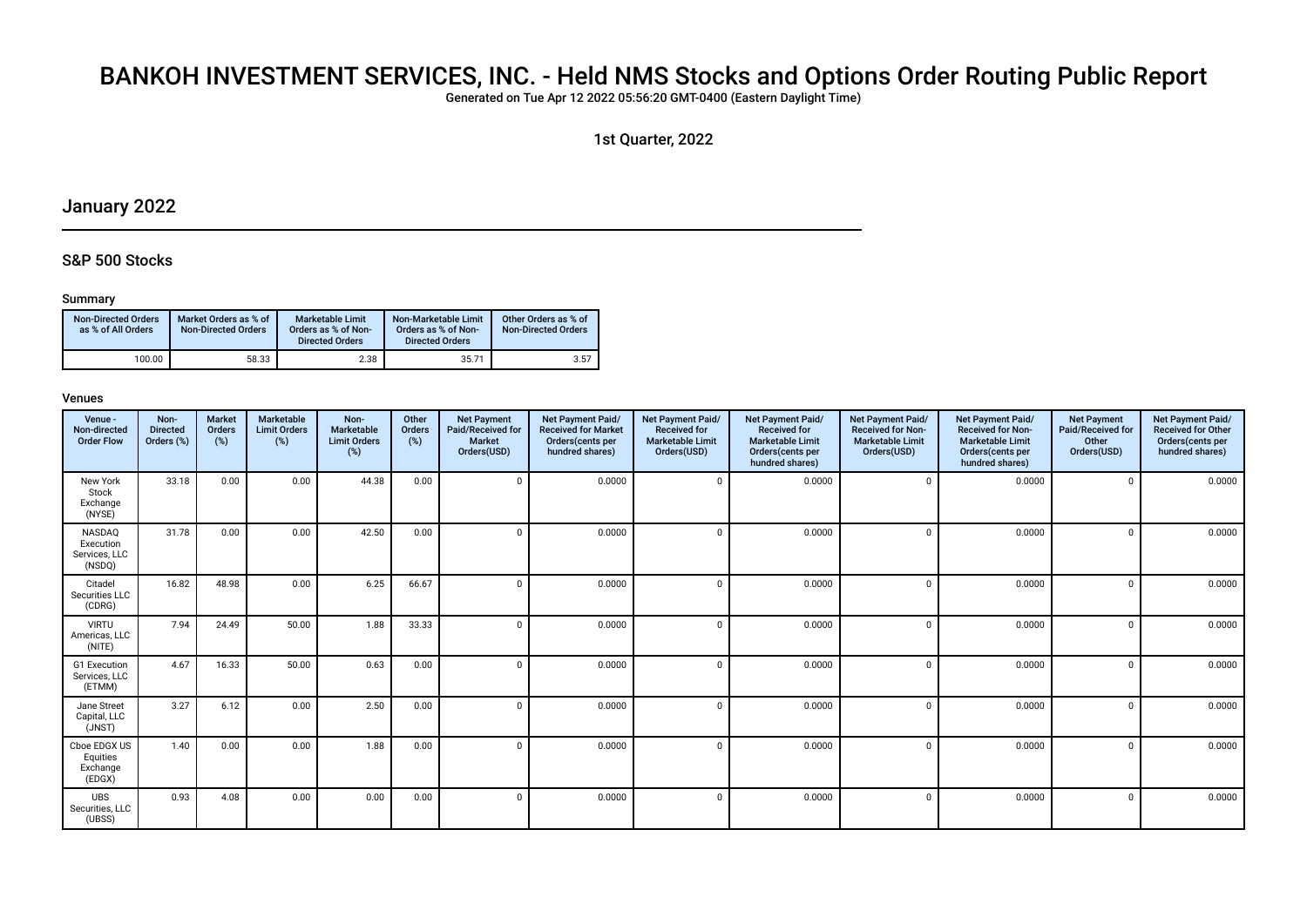#### New York Stock Exchange (NYSE):

[Insert discussion of the material aspects of the relationship with this venue pursuant to rule 606(a)(1)(iv).]

NASDAQ Execution Services, LLC (NSDQ): [Insert discussion of the material aspects of the relationship with this venue pursuant to rule 606(a)(1)(iv).]

Citadel Securities LLC (CDRG): [Insert discussion of the material aspects of the relationship with this venue pursuant to rule 606(a)(1)(iv).]

VIRTU Americas, LLC (NITE): [Insert discussion of the material aspects of the relationship with this venue pursuant to rule 606(a)(1)(iv).]

G1 Execution Services, LLC (ETMM): [Insert discussion of the material aspects of the relationship with this venue pursuant to rule 606(a)(1)(iv).]

Jane Street Capital, LLC (JNST): [Insert discussion of the material aspects of the relationship with this venue pursuant to rule 606(a)(1)(iv).]

Cboe EDGX US Equities Exchange (EDGX): [Insert discussion of the material aspects of the relationship with this venue pursuant to rule 606(a)(1)(iv).]

UBS Securities, LLC (UBSS): Insert discussion of the material aspects of the relationship with this venue pursuant to rule 606(a)(1)(iv).]

\_\_\_\_\_\_\_\_\_\_\_\_\_\_\_\_\_\_\_\_\_\_\_  $\frac{1}{2}$  and  $\frac{1}{2}$  and  $\frac{1}{2}$  and  $\frac{1}{2}$  and  $\frac{1}{2}$  $\sim$ 

# January 2022

### Non-S&P 500 Stocks

#### Summary

| <b>Non-Directed Orders</b><br>as % of All Orders | Market Orders as % of<br><b>Non-Directed Orders</b> | <b>Marketable Limit</b><br>Orders as % of Non-<br><b>Directed Orders</b> | Non-Marketable Limit<br>Orders as % of Non-<br><b>Directed Orders</b> | Other Orders as % of<br><b>Non-Directed Orders</b> |
|--------------------------------------------------|-----------------------------------------------------|--------------------------------------------------------------------------|-----------------------------------------------------------------------|----------------------------------------------------|
| 100.00                                           | 82.78                                               | 1.91                                                                     | 14.35                                                                 | 0.96                                               |

| Venue -<br>Non-directed<br><b>Order Flow</b>   | Non-<br><b>Directed</b><br>Orders (%) | Market<br>Orders<br>$(\%)$ | Marketable<br><b>Limit Orders</b><br>(%) | Non-<br><b>Marketable</b><br><b>Limit Orders</b><br>(%) | Other<br>Orders<br>$(\%)$ | <b>Net Payment</b><br>Paid/Received for<br><b>Market</b><br>Orders(USD) | Net Payment Paid/<br><b>Received for Market</b><br>Orders (cents per<br>hundred shares) | Net Payment Paid/<br><b>Received for</b><br><b>Marketable Limit</b><br>Orders(USD) | Net Payment Paid/<br><b>Received for</b><br><b>Marketable Limit</b><br>Orders (cents per<br>hundred shares) | Net Payment Paid/<br><b>Received for Non-</b><br><b>Marketable Limit</b><br>Orders(USD) | Net Payment Paid/<br><b>Received for Non-</b><br><b>Marketable Limit</b><br>Orders (cents per<br>hundred shares) | <b>Net Payment</b><br>Paid/Received for<br>Other<br>Orders(USD) | Net Payment Paid/<br><b>Received for Other</b><br>Orders(cents per<br>hundred shares) |
|------------------------------------------------|---------------------------------------|----------------------------|------------------------------------------|---------------------------------------------------------|---------------------------|-------------------------------------------------------------------------|-----------------------------------------------------------------------------------------|------------------------------------------------------------------------------------|-------------------------------------------------------------------------------------------------------------|-----------------------------------------------------------------------------------------|------------------------------------------------------------------------------------------------------------------|-----------------------------------------------------------------|---------------------------------------------------------------------------------------|
| Citadel<br>Securities LLC<br>(CDRG)            | 30.32                                 | 46.82                      | 40.00                                    | 7.69                                                    | 50.00                     |                                                                         | 0.0000                                                                                  | $\Omega$                                                                           | 0.0000                                                                                                      |                                                                                         | 0.0000                                                                                                           | $\Omega$                                                        | 0.0000                                                                                |
| NASDAQ<br>Execution<br>Services, LLC<br>(NSDQ) | 18.06                                 | 0.00                       | 0.00                                     | 43.08                                                   | 0.00                      |                                                                         | 0.0000                                                                                  | $\Omega$                                                                           | 0.0000                                                                                                      |                                                                                         | 0.0000                                                                                                           | $\Omega$                                                        | 0.0000                                                                                |
| <b>VIRTU</b><br>Americas, LLC<br>(NITE)        | 15.81                                 | 27.17                      | 0.00                                     | 1.54                                                    | 0.00                      |                                                                         | 0.0000                                                                                  | 0                                                                                  | 0.0000                                                                                                      |                                                                                         | 0.0000                                                                                                           | 0                                                               | 0.0000                                                                                |
| New York<br>Stock<br>Exchange<br>(NYSE)        | 12.26                                 | 0.00                       | 0.00                                     | 29.23                                                   | 0.00                      |                                                                         | 0.0000                                                                                  | 0                                                                                  | 0.0000                                                                                                      |                                                                                         | 0.0000                                                                                                           | 0                                                               | 0.0000                                                                                |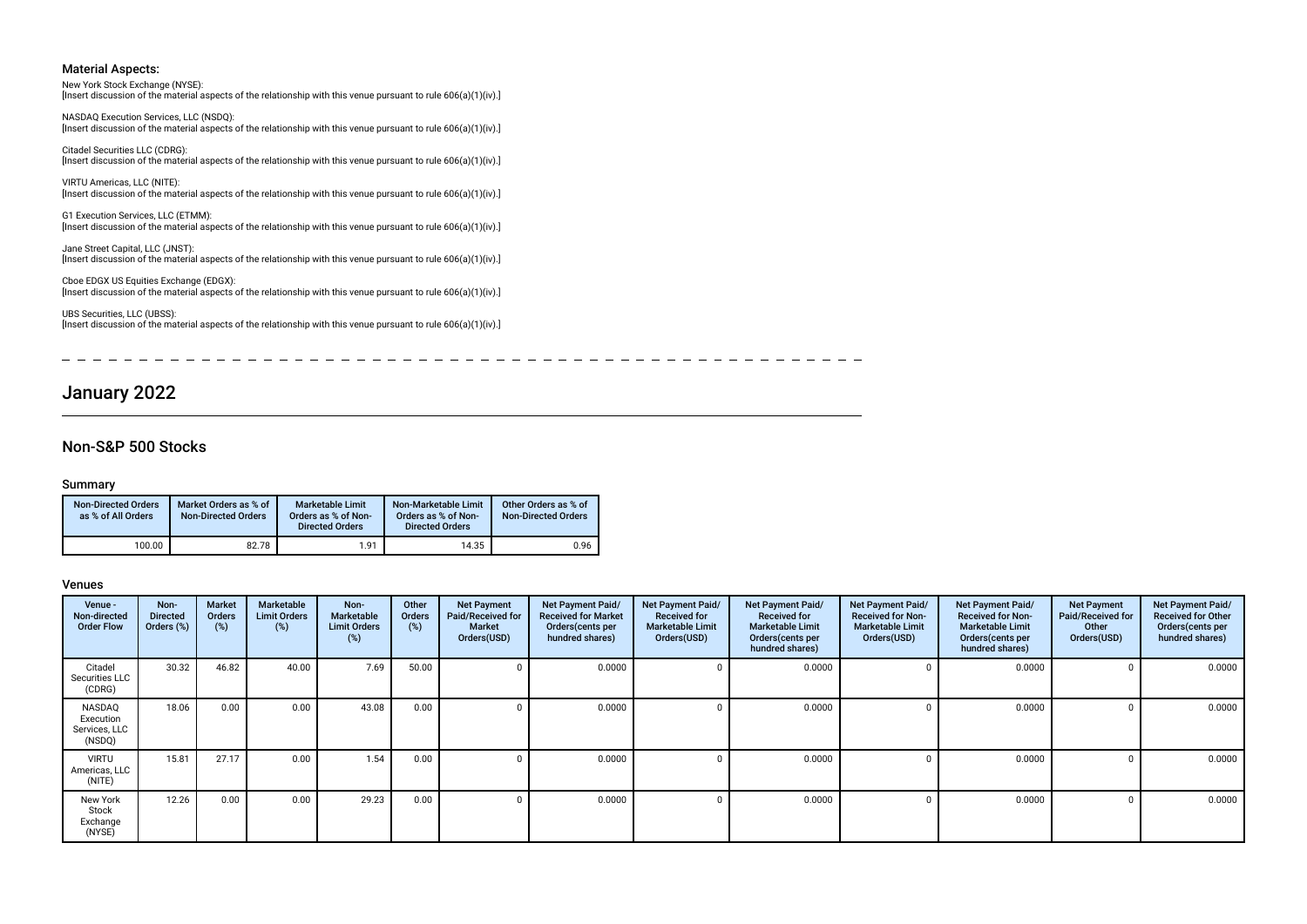| Venue -<br>Non-directed<br><b>Order Flow</b>   | Non-<br><b>Directed</b><br>Orders (%) | Market<br><b>Orders</b><br>(%) | Marketable<br><b>Limit Orders</b><br>(%) | Non-<br><b>Marketable</b><br><b>Limit Orders</b><br>(%) | Other<br>Orders<br>(%) | <b>Net Payment</b><br>Paid/Received for<br><b>Market</b><br>Orders(USD) | Net Payment Paid/<br><b>Received for Market</b><br>Orders(cents per<br>hundred shares) | Net Payment Paid/<br><b>Received for</b><br><b>Marketable Limit</b><br>Orders(USD) | Net Payment Paid/<br><b>Received for</b><br><b>Marketable Limit</b><br>Orders(cents per<br>hundred shares) | Net Payment Paid/<br><b>Received for Non-</b><br><b>Marketable Limit</b><br>Orders(USD) | Net Payment Paid/<br><b>Received for Non-</b><br><b>Marketable Limit</b><br>Orders (cents per<br>hundred shares) | <b>Net Payment</b><br>Paid/Received for<br>Other<br>Orders(USD) | Net Payment Paid/<br><b>Received for Other</b><br>Orders(cents per<br>hundred shares) |
|------------------------------------------------|---------------------------------------|--------------------------------|------------------------------------------|---------------------------------------------------------|------------------------|-------------------------------------------------------------------------|----------------------------------------------------------------------------------------|------------------------------------------------------------------------------------|------------------------------------------------------------------------------------------------------------|-----------------------------------------------------------------------------------------|------------------------------------------------------------------------------------------------------------------|-----------------------------------------------------------------|---------------------------------------------------------------------------------------|
| Jane Street<br>Capital, LLC<br>(JNST)          | 10.97                                 | 18.50                          | 20.00                                    | 0.77                                                    | 0.00                   | 0                                                                       | 0.0000                                                                                 |                                                                                    | 0.0000                                                                                                     |                                                                                         | 0.0000                                                                                                           |                                                                 | 0.0000                                                                                |
| <b>NYSE</b> Arca<br>(ARCA)                     | 4.84                                  | 0.00                           | 20.00                                    | 10.77                                                   | 0.00                   | $\Omega$                                                                | 0.0000                                                                                 |                                                                                    | 0.0000                                                                                                     | U                                                                                       | 0.0000                                                                                                           |                                                                 | 0.0000                                                                                |
| Cboe EDGX US<br>Equities<br>Exchange<br>(EDGX) | 2.90                                  | 0.00                           | 0.00                                     | 6.92                                                    | 0.00                   | $\Omega$                                                                | 0.0000                                                                                 |                                                                                    | 0.0000                                                                                                     |                                                                                         | 0.0000                                                                                                           |                                                                 | 0.0000                                                                                |
| G1 Execution<br>Services, LLC<br>(ETMM)        | 2.58                                  | 4.05                           | 20.00                                    | 0.00                                                    | 0.00                   | 0                                                                       | 0.0000                                                                                 |                                                                                    | 0.0000                                                                                                     | 0                                                                                       | 0.0000                                                                                                           |                                                                 | 0.0000                                                                                |
| Two Sigma<br>Securities, LLC<br>(SOHO)         | 1.29                                  | 2.31                           | 0.00                                     | 0.00                                                    | 0.00                   | $\mathbf 0$                                                             | 0.0000                                                                                 |                                                                                    | 0.0000                                                                                                     | U                                                                                       | 0.0000                                                                                                           |                                                                 | 0.0000                                                                                |
| <b>UBS</b><br>Securities, LLC<br>(UBSS)        | 0.97                                  | 1.16                           | 0.00                                     | 0.00                                                    | 50.00                  | 0                                                                       | 0.0000                                                                                 |                                                                                    | 0.0000                                                                                                     | 0                                                                                       | 0.0000                                                                                                           |                                                                 | 0.0000                                                                                |

Citadel Securities LLC (CDRG):

[Insert discussion of the material aspects of the relationship with this venue pursuant to rule 606(a)(1)(iv).]

NASDAQ Execution Services, LLC (NSDQ):

[Insert discussion of the material aspects of the relationship with this venue pursuant to rule 606(a)(1)(iv).]

VIRTU Americas, LLC (NITE): [Insert discussion of the material aspects of the relationship with this venue pursuant to rule 606(a)(1)(iv).]

New York Stock Exchange (NYSE): [Insert discussion of the material aspects of the relationship with this venue pursuant to rule 606(a)(1)(iv).]

Jane Street Capital, LLC (JNST): [Insert discussion of the material aspects of the relationship with this venue pursuant to rule 606(a)(1)(iv).]

NYSE Arca (ARCA): [Insert discussion of the material aspects of the relationship with this venue pursuant to rule 606(a)(1)(iv).]

Cboe EDGX US Equities Exchange (EDGX): [Insert discussion of the material aspects of the relationship with this venue pursuant to rule 606(a)(1)(iv).]

G1 Execution Services, LLC (ETMM): [Insert discussion of the material aspects of the relationship with this venue pursuant to rule 606(a)(1)(iv).]

Two Sigma Securities, LLC (SOHO): [Insert discussion of the material aspects of the relationship with this venue pursuant to rule 606(a)(1)(iv).]

UBS Securities, LLC (UBSS): [Insert discussion of the material aspects of the relationship with this venue pursuant to rule 606(a)(1)(iv).]

 $\frac{1}{2}$  $\rightarrow$ 

# January 2022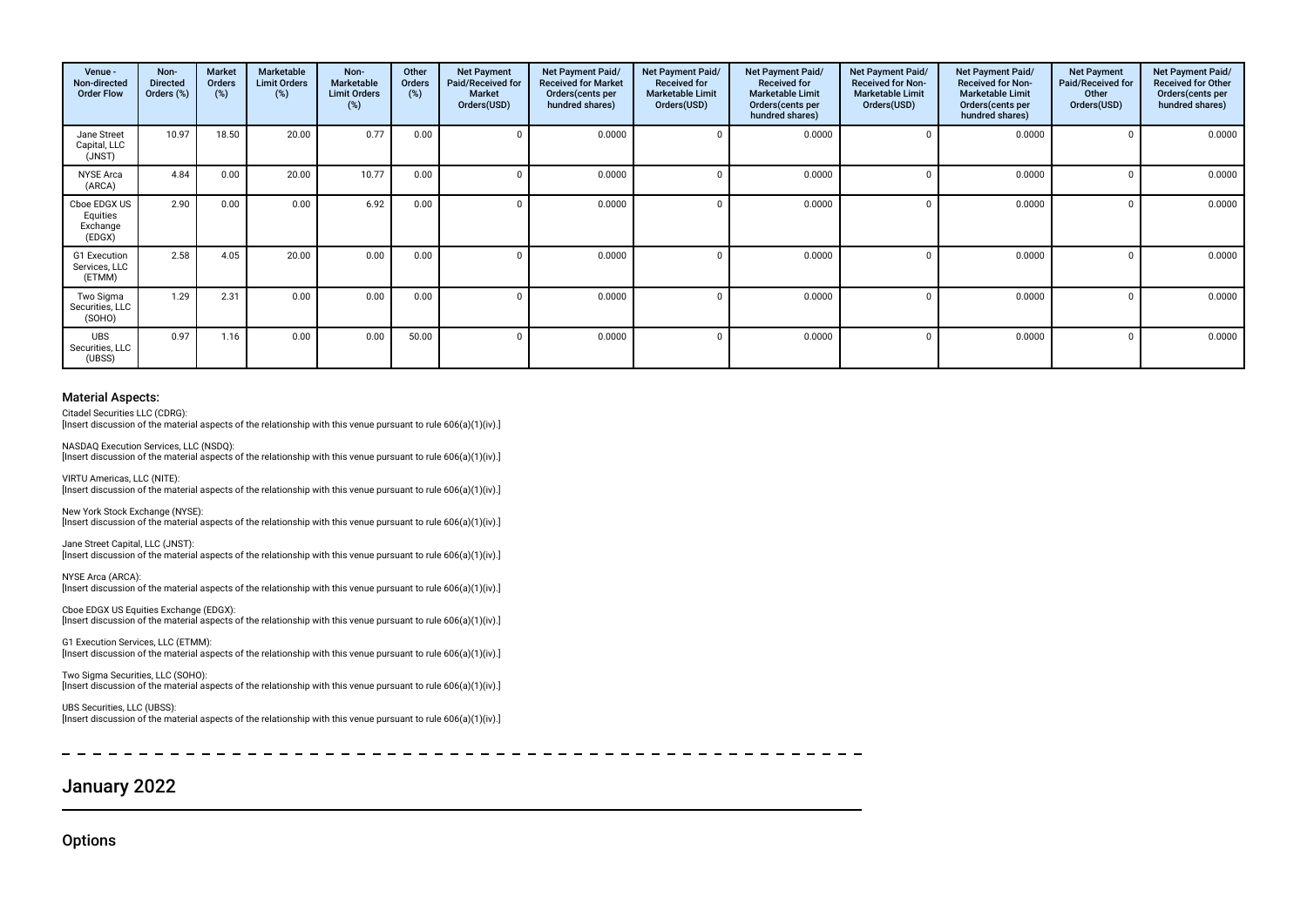## Summary

| <b>Non-Directed Orders</b><br>as % of All Orders | Market Orders as % of<br><b>Non-Directed Orders</b> | <b>Marketable Limit</b><br>Orders as % of Non-<br><b>Directed Orders</b> | Non-Marketable Limit<br>Orders as % of Non-<br><b>Directed Orders</b> | Other Orders as % of<br><b>Non-Directed Orders</b> |
|--------------------------------------------------|-----------------------------------------------------|--------------------------------------------------------------------------|-----------------------------------------------------------------------|----------------------------------------------------|
| 0.00                                             | 0.00                                                | 0.00                                                                     | 0.00                                                                  | 0.00                                               |

# Venues

| Venue -<br>Non-<br>directed<br>Order<br><b>Flow</b> | <b>Non</b><br><b>Directed</b><br>Orders (%) | Market<br>Orders | Marketable<br><b>Limit Orders</b> | Non-<br>Marketable<br><b>Limit Orders</b> | Other<br><b>Orders</b> | <b>Net Payment</b><br>Paid/Received for<br><b>Market</b><br>Orders(USD) | <b>Net Payment Paid/</b><br><b>Received for Market</b><br>Orders (cents per<br>hundred shares) | <b>Net Payment Paid/</b><br><b>Received for</b><br><b>Marketable Limit</b><br>Orders(USD) | <b>Net Payment Paid/</b><br><b>Received for</b><br><b>Marketable Limit</b><br>Orders (cents per<br>hundred shares) | <b>Net Payment Paid/</b><br><b>Received for Non-</b><br><b>Marketable Limit</b><br>Orders(USD) | <b>Net Payment Paid/</b><br><b>Received for Non-</b><br><b>Marketable Limit</b><br>Orders(cents per<br>hundred shares) | <b>Net Payment</b><br>Paid/Received for<br>Other<br>Orders(USD) | <b>Net Payment Paid/</b><br><b>Received for Other</b><br>Orders(cents per<br>hundred shares) |
|-----------------------------------------------------|---------------------------------------------|------------------|-----------------------------------|-------------------------------------------|------------------------|-------------------------------------------------------------------------|------------------------------------------------------------------------------------------------|-------------------------------------------------------------------------------------------|--------------------------------------------------------------------------------------------------------------------|------------------------------------------------------------------------------------------------|------------------------------------------------------------------------------------------------------------------------|-----------------------------------------------------------------|----------------------------------------------------------------------------------------------|
|-----------------------------------------------------|---------------------------------------------|------------------|-----------------------------------|-------------------------------------------|------------------------|-------------------------------------------------------------------------|------------------------------------------------------------------------------------------------|-------------------------------------------------------------------------------------------|--------------------------------------------------------------------------------------------------------------------|------------------------------------------------------------------------------------------------|------------------------------------------------------------------------------------------------------------------------|-----------------------------------------------------------------|----------------------------------------------------------------------------------------------|

# February 2022

# S&P 500 Stocks

## Summary

| <b>Non-Directed Orders</b><br>as % of All Orders | Market Orders as % of<br><b>Non-Directed Orders</b> | Marketable Limit<br>Orders as % of Non-<br><b>Directed Orders</b> | Non-Marketable Limit<br>Orders as % of Non-<br><b>Directed Orders</b> | Other Orders as % of<br><b>Non-Directed Orders</b> |
|--------------------------------------------------|-----------------------------------------------------|-------------------------------------------------------------------|-----------------------------------------------------------------------|----------------------------------------------------|
| 100.00                                           | 90.24                                               | 0.00                                                              | 9.76                                                                  | 0.00                                               |

| Venue -<br>Non-directed<br><b>Order Flow</b>   | Non-<br><b>Directed</b><br>Orders (%) | <b>Market</b><br>Orders<br>$(\%)$ | Marketable<br><b>Limit Orders</b><br>$(\%)$ | Non-<br><b>Marketable</b><br><b>Limit Orders</b><br>(%) | Other<br>Orders<br>(%) | <b>Net Payment</b><br>Paid/Received for<br><b>Market</b><br>Orders(USD) | Net Payment Paid/<br><b>Received for Market</b><br>Orders(cents per<br>hundred shares) | Net Payment Paid/<br><b>Received for</b><br><b>Marketable Limit</b><br>Orders(USD) | Net Payment Paid/<br><b>Received for</b><br><b>Marketable Limit</b><br>Orders(cents per<br>hundred shares) | Net Payment Paid/<br><b>Received for Non-</b><br><b>Marketable Limit</b><br>Orders(USD) | <b>Net Payment Paid/</b><br><b>Received for Non-</b><br><b>Marketable Limit</b><br>Orders(cents per<br>hundred shares) | <b>Net Payment</b><br>Paid/Received for<br>Other<br>Orders(USD) | Net Payment Paid/<br><b>Received for Other</b><br>Orders(cents per<br>hundred shares) |
|------------------------------------------------|---------------------------------------|-----------------------------------|---------------------------------------------|---------------------------------------------------------|------------------------|-------------------------------------------------------------------------|----------------------------------------------------------------------------------------|------------------------------------------------------------------------------------|------------------------------------------------------------------------------------------------------------|-----------------------------------------------------------------------------------------|------------------------------------------------------------------------------------------------------------------------|-----------------------------------------------------------------|---------------------------------------------------------------------------------------|
| New York<br>Stock<br>Exchange<br>(NYSE)        | 31.75                                 | 0.00                              | 0.00                                        | 76.92                                                   | 0.00                   | 0                                                                       | 0.0000                                                                                 |                                                                                    | 0.0000                                                                                                     |                                                                                         | 0.0000                                                                                                                 |                                                                 | 0.0000                                                                                |
| Citadel<br>Securities LLC<br>(CDRG)            | 23.81                                 | 37.84                             | 0.00                                        | 3.85                                                    | 0.00                   | $\Omega$                                                                | 0.0000                                                                                 |                                                                                    | 0.0000                                                                                                     |                                                                                         | 0.0000                                                                                                                 |                                                                 | 0.0000                                                                                |
| <b>VIRTU</b><br>Americas, LLC<br>(NITE)        | 19.05                                 | 32.43                             | 0.00                                        | 0.00                                                    | 0.00                   | $\Omega$                                                                | 0.0000                                                                                 |                                                                                    | 0.0000                                                                                                     |                                                                                         | 0.0000                                                                                                                 |                                                                 | 0.0000                                                                                |
| Jane Street<br>Capital, LLC<br>(JNST)          | 12.70                                 | 21.62                             | 0.00                                        | 0.00                                                    | 0.00                   | 0                                                                       | 0.0000                                                                                 |                                                                                    | 0.0000                                                                                                     | $\Omega$                                                                                | 0.0000                                                                                                                 |                                                                 | 0.0000                                                                                |
| Cboe EDGX US<br>Equities<br>Exchange<br>(EDGX) | 4.76                                  | 0.00                              | 0.00                                        | 11.54                                                   | 0.00                   | 0                                                                       | 0.0000                                                                                 |                                                                                    | 0.0000                                                                                                     | $\Omega$                                                                                | 0.0000                                                                                                                 |                                                                 | 0.0000                                                                                |
| NASDAQ<br>Execution<br>Services, LLC<br>(NSDQ) | 3.17                                  | 0.00                              | 0.00                                        | 7.69                                                    | 0.00                   | $\Omega$                                                                | 0.0000                                                                                 | $\Omega$                                                                           | 0.0000                                                                                                     | $\Omega$                                                                                | 0.0000                                                                                                                 |                                                                 | 0.0000                                                                                |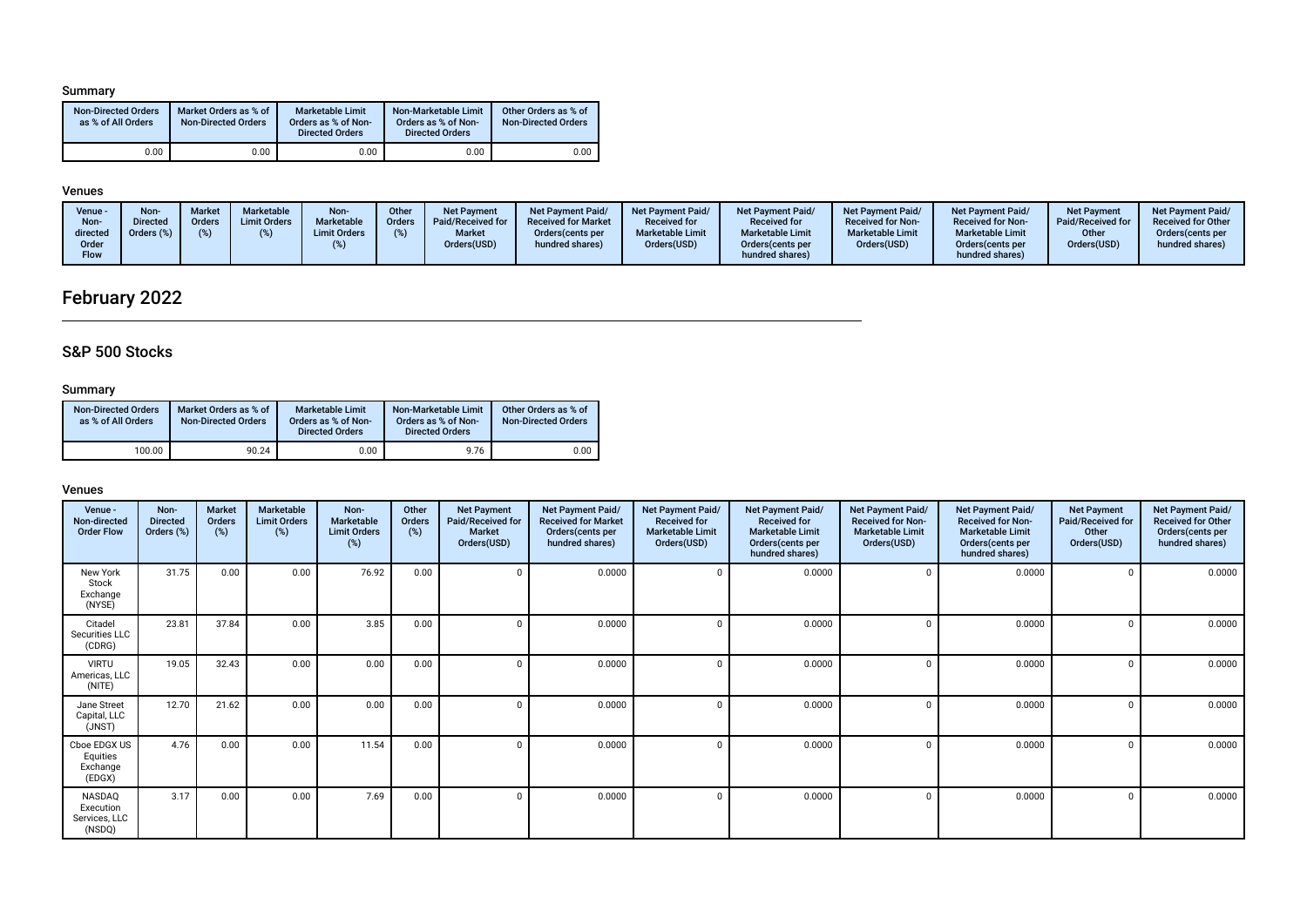| Venue -<br>Non-directed<br><b>Order Flow</b> | Non-<br><b>Directed</b><br>Orders (%) | <b>Market</b><br>Orders<br>(%) | Marketable<br><b>Limit Orders</b><br>$(\%)$ | Non-<br>Marketable<br><b>Limit Orders</b><br>$(\%)$ | Other<br>Orders<br>(%) | <b>Net Payment</b><br>Paid/Received for<br>Market<br>Orders(USD) | Net Payment Paid/<br><b>Received for Market</b><br>Orders(cents per<br>hundred shares) | <b>Net Payment Paid/</b><br><b>Received for</b><br><b>Marketable Limit</b><br>Orders(USD) | Net Payment Paid/<br><b>Received for</b><br><b>Marketable Limit</b><br>Orders (cents per<br>hundred shares) | <b>Net Payment Paid/</b><br><b>Received for Non-</b><br><b>Marketable Limit</b><br>Orders(USD) | Net Payment Paid/<br><b>Received for Non-</b><br><b>Marketable Limit</b><br>Orders(cents per<br>hundred shares) | <b>Net Payment</b><br><b>Paid/Received for</b><br>Other<br>Orders(USD) | Net Payment Paid/<br><b>Received for Other</b><br>Orders (cents per<br>hundred shares) |
|----------------------------------------------|---------------------------------------|--------------------------------|---------------------------------------------|-----------------------------------------------------|------------------------|------------------------------------------------------------------|----------------------------------------------------------------------------------------|-------------------------------------------------------------------------------------------|-------------------------------------------------------------------------------------------------------------|------------------------------------------------------------------------------------------------|-----------------------------------------------------------------------------------------------------------------|------------------------------------------------------------------------|----------------------------------------------------------------------------------------|
| Two Sigma<br>Securities, LLC<br>(SOHO)       | 3.17                                  | 5.41                           | 0.00                                        | 0.00                                                | 0.00                   |                                                                  | 0.0000                                                                                 |                                                                                           | 0.0000                                                                                                      |                                                                                                | 0.0000                                                                                                          |                                                                        | 0.0000                                                                                 |
| G1 Execution<br>Services, LLC<br>(ETMM)      | 1.59                                  | 2.70                           | 0.00                                        | 0.00                                                | 0.00                   |                                                                  | 0.0000                                                                                 |                                                                                           | 0.0000                                                                                                      |                                                                                                | 0.0000                                                                                                          |                                                                        | 0.0000                                                                                 |

New York Stock Exchange (NYSE): [Insert discussion of the material aspects of the relationship with this venue pursuant to rule 606(a)(1)(iv).]

Citadel Securities LLC (CDRG): [Insert discussion of the material aspects of the relationship with this venue pursuant to rule 606(a)(1)(iv).]

VIRTU Americas, LLC (NITE): [Insert discussion of the material aspects of the relationship with this venue pursuant to rule 606(a)(1)(iv).]

Jane Street Capital, LLC (JNST): [Insert discussion of the material aspects of the relationship with this venue pursuant to rule 606(a)(1)(iv).]

Cboe EDGX US Equities Exchange (EDGX): [Insert discussion of the material aspects of the relationship with this venue pursuant to rule 606(a)(1)(iv).]

NASDAQ Execution Services, LLC (NSDQ): [Insert discussion of the material aspects of the relationship with this venue pursuant to rule 606(a)(1)(iv).]

Two Sigma Securities, LLC (SOHO): [Insert discussion of the material aspects of the relationship with this venue pursuant to rule  $606(a)(1)(iv)$ .]

G1 Execution Services, LLC (ETMM): [Insert discussion of the material aspects of the relationship with this venue pursuant to rule 606(a)(1)(iv).]

# February 2022

### Non-S&P 500 Stocks

#### Summary

| <b>Non-Directed Orders</b><br>as % of All Orders | Market Orders as % of<br><b>Non-Directed Orders</b> | <b>Marketable Limit</b><br>Orders as % of Non-<br><b>Directed Orders</b> | Non-Marketable Limit<br>Orders as % of Non-<br><b>Directed Orders</b> | Other Orders as % of<br><b>Non-Directed Orders</b> |
|--------------------------------------------------|-----------------------------------------------------|--------------------------------------------------------------------------|-----------------------------------------------------------------------|----------------------------------------------------|
| 100.00                                           | 83.21                                               | 3.05                                                                     | 13.74                                                                 | 0.00                                               |

| Venue -<br>Non-directed<br><b>Order Flow</b> | Non-<br><b>Directed</b><br>$\cdot$ Orders ( $\circ$ ) | <b>Market</b><br><b>Orders</b> | Marketable<br><b>Limit Orders</b> | Non-<br>Marketable<br><b>Limit Orders</b> | Other<br><b>Orders</b><br>(%) | <b>Net Payment</b><br><b>Paid/Received for</b><br><b>Market</b><br>Orders(USD) | <b>Net Payment Paid/</b><br><b>Received for Market</b><br>Orders(cents per<br>hundred shares) | <b>Net Payment Paid/</b><br><b>Received for</b><br><b>Marketable Limit</b><br>Orders(USD) | <b>Net Payment Paid/</b><br><b>Received for</b><br><b>Marketable Limit</b><br>Orders (cents per<br>hundred shares) | <b>Net Payment Paid/</b><br><b>Received for Non-</b><br><b>Marketable Limit</b><br>Orders(USD) | <b>Net Payment Paid/</b><br><b>Received for Non-</b><br><b>Marketable Limit</b><br>Orders(cents per<br>hundred shares) | <b>Net Payment</b><br><b>Paid/Received for</b><br>Other<br>Orders(USD) | <b>Net Payment Paid/</b><br><b>Received for Other</b><br>Orders(cents per<br>hundred shares) |
|----------------------------------------------|-------------------------------------------------------|--------------------------------|-----------------------------------|-------------------------------------------|-------------------------------|--------------------------------------------------------------------------------|-----------------------------------------------------------------------------------------------|-------------------------------------------------------------------------------------------|--------------------------------------------------------------------------------------------------------------------|------------------------------------------------------------------------------------------------|------------------------------------------------------------------------------------------------------------------------|------------------------------------------------------------------------|----------------------------------------------------------------------------------------------|
|----------------------------------------------|-------------------------------------------------------|--------------------------------|-----------------------------------|-------------------------------------------|-------------------------------|--------------------------------------------------------------------------------|-----------------------------------------------------------------------------------------------|-------------------------------------------------------------------------------------------|--------------------------------------------------------------------------------------------------------------------|------------------------------------------------------------------------------------------------|------------------------------------------------------------------------------------------------------------------------|------------------------------------------------------------------------|----------------------------------------------------------------------------------------------|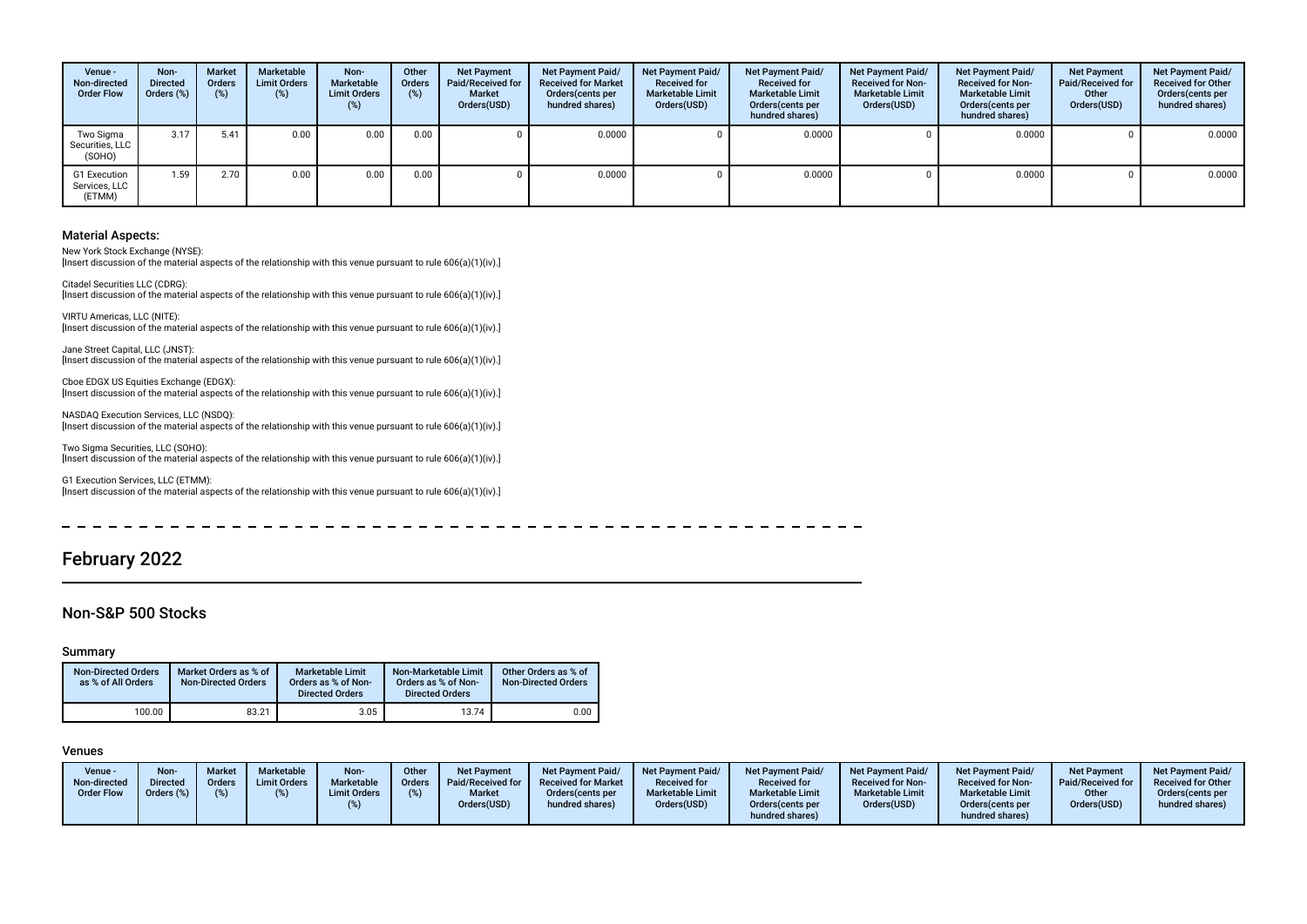| Venue -<br>Non-directed<br><b>Order Flow</b>   | Non-<br><b>Directed</b><br>Orders (%) | <b>Market</b><br>Orders<br>(%) | Marketable<br><b>Limit Orders</b><br>(%) | Non-<br>Marketable<br><b>Limit Orders</b><br>(%) | Other<br>Orders<br>(%) | <b>Net Payment</b><br>Paid/Received for<br><b>Market</b><br>Orders(USD) | Net Payment Paid/<br><b>Received for Market</b><br>Orders(cents per<br>hundred shares) | Net Payment Paid/<br><b>Received for</b><br><b>Marketable Limit</b><br>Orders(USD) | <b>Net Payment Paid/</b><br><b>Received for</b><br><b>Marketable Limit</b><br>Orders(cents per<br>hundred shares) | Net Payment Paid/<br><b>Received for Non-</b><br><b>Marketable Limit</b><br>Orders(USD) | Net Payment Paid/<br><b>Received for Non-</b><br><b>Marketable Limit</b><br>Orders(cents per<br>hundred shares) | <b>Net Payment</b><br>Paid/Received for<br>Other<br>Orders(USD) | Net Payment Paid/<br><b>Received for Other</b><br>Orders(cents per<br>hundred shares) |
|------------------------------------------------|---------------------------------------|--------------------------------|------------------------------------------|--------------------------------------------------|------------------------|-------------------------------------------------------------------------|----------------------------------------------------------------------------------------|------------------------------------------------------------------------------------|-------------------------------------------------------------------------------------------------------------------|-----------------------------------------------------------------------------------------|-----------------------------------------------------------------------------------------------------------------|-----------------------------------------------------------------|---------------------------------------------------------------------------------------|
| Citadel<br>Securities LLC<br>(CDRG)            | 30.85                                 | 48.62                          | 50.00                                    | 8.05                                             | 0.00                   | $\mathbf 0$                                                             | 0.0000                                                                                 | $\Omega$                                                                           | 0.0000                                                                                                            | $\Omega$                                                                                | 0.0000                                                                                                          | $\Omega$                                                        | 0.0000                                                                                |
| NASDAQ<br>Execution<br>Services, LLC<br>(NSDQ) | 22.89                                 | 0.00                           | 0.00                                     | 52.87                                            | 0.00                   | $\mathbf 0$                                                             | 0.0000                                                                                 | $\Omega$                                                                           | 0.0000                                                                                                            | $\Omega$                                                                                | 0.0000                                                                                                          | $\Omega$                                                        | 0.0000                                                                                |
| <b>VIRTU</b><br>Americas, LLC<br>(NITE)        | 12.44                                 | 22.02                          | 25.00                                    | 0.00                                             | 0.00                   | $\Omega$                                                                | 0.0000                                                                                 | $\Omega$                                                                           | 0.0000                                                                                                            | $\Omega$                                                                                | 0.0000                                                                                                          | $\Omega$                                                        | 0.0000                                                                                |
| Jane Street<br>Capital, LLC<br>(JNST)          | 9.95                                  | 17.43                          | 25.00                                    | 0.00                                             | 0.00                   | $\mathbf 0$                                                             | 0.0000                                                                                 | $\Omega$                                                                           | 0.0000                                                                                                            | $\Omega$                                                                                | 0.0000                                                                                                          | $\Omega$                                                        | 0.0000                                                                                |
| <b>NYSE</b> Arca<br>(ARCA)                     | 8.96                                  | 0.00                           | 0.00                                     | 20.69                                            | 0.00                   | $\mathbf 0$                                                             | 0.0000                                                                                 | $\Omega$                                                                           | 0.0000                                                                                                            | $\Omega$                                                                                | 0.0000                                                                                                          | $\Omega$                                                        | 0.0000                                                                                |
| New York<br>Stock<br>Exchange<br>(NYSE)        | 4.48                                  | 0.00                           | 0.00                                     | 10.34                                            | 0.00                   | $\Omega$                                                                | 0.0000                                                                                 | $\Omega$                                                                           | 0.0000                                                                                                            | $\Omega$                                                                                | 0.0000                                                                                                          | $\Omega$                                                        | 0.0000                                                                                |
| G1 Execution<br>Services, LLC<br>(ETMM)        | 3.48                                  | 6.42                           | 0.00                                     | 0.00                                             | 0.00                   | $\Omega$                                                                | 0.0000                                                                                 | $\Omega$                                                                           | 0.0000                                                                                                            | $\Omega$                                                                                | 0.0000                                                                                                          | $\Omega$                                                        | 0.0000                                                                                |
| Cboe EDGX US<br>Equities<br>Exchange<br>(EDGX) | 2.99                                  | 0.00                           | 0.00                                     | 6.90                                             | 0.00                   | $\Omega$                                                                | 0.0000                                                                                 | $\Omega$                                                                           | 0.0000                                                                                                            | $\Omega$                                                                                | 0.0000                                                                                                          | $\Omega$                                                        | 0.0000                                                                                |
| Two Sigma<br>Securities, LLC<br>(SOHO)         | 1.99                                  | 3.67                           | 0.00                                     | 0.00                                             | 0.00                   | $\Omega$                                                                | 0.0000                                                                                 | $\Omega$                                                                           | 0.0000                                                                                                            | $\Omega$                                                                                | 0.0000                                                                                                          | $\Omega$                                                        | 0.0000                                                                                |
| <b>UBS</b><br>Securities, LLC<br>(UBSS)        | 1.00                                  | 1.83                           | 0.00                                     | 0.00                                             | 0.00                   | $\Omega$                                                                | 0.0000                                                                                 | $\Omega$                                                                           | 0.0000                                                                                                            | $\Omega$                                                                                | 0.0000                                                                                                          | $\Omega$                                                        | 0.0000                                                                                |

Citadel Securities LLC (CDRG):

[Insert discussion of the material aspects of the relationship with this venue pursuant to rule 606(a)(1)(iv).]

NASDAQ Execution Services, LLC (NSDQ): [Insert discussion of the material aspects of the relationship with this venue pursuant to rule 606(a)(1)(iv).]

VIRTU Americas, LLC (NITE): [Insert discussion of the material aspects of the relationship with this venue pursuant to rule 606(a)(1)(iv).]

Jane Street Capital, LLC (JNST): [Insert discussion of the material aspects of the relationship with this venue pursuant to rule 606(a)(1)(iv).]

NYSE Arca (ARCA): [Insert discussion of the material aspects of the relationship with this venue pursuant to rule 606(a)(1)(iv).]

New York Stock Exchange (NYSE): [Insert discussion of the material aspects of the relationship with this venue pursuant to rule 606(a)(1)(iv).]

G1 Execution Services, LLC (ETMM): [Insert discussion of the material aspects of the relationship with this venue pursuant to rule 606(a)(1)(iv).]

Cboe EDGX US Equities Exchange (EDGX): [Insert discussion of the material aspects of the relationship with this venue pursuant to rule 606(a)(1)(iv).]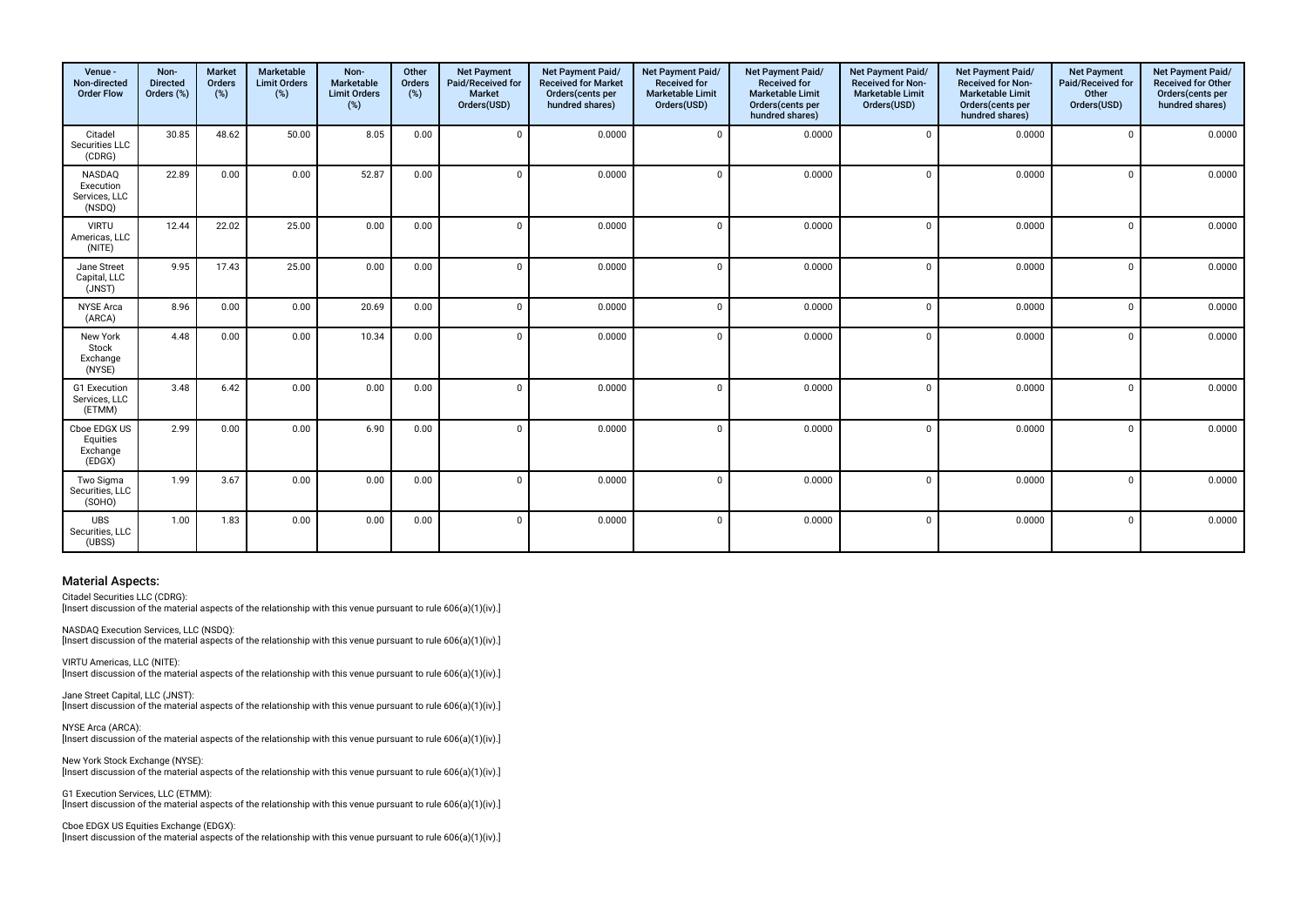Two Sigma Securities, LLC (SOHO): [Insert discussion of the material aspects of the relationship with this venue pursuant to rule 606(a)(1)(iv).]

UBS Securities, LLC (UBSS): [Insert discussion of the material aspects of the relationship with this venue pursuant to rule 606(a)(1)(iv).]

 $\overline{a}$ - - - - $\sim$   $\sim$  $\sim$   $\sim$  $\sim$   $\sim$  $\frac{1}{2}$  $\sim$   $\sim$  $\sim$   $\sim$  $\sim$  $\sim$  $\sim$  $\sim$   $\sim$  $\sim$   $\sim$  $\sim$   $\sim$  $\sim$   $\sim$  $\sim$   $\sim$  $- - - - - - - \sim$   $-$ 

# February 2022

# **Options**

### Summary

| <b>Non-Directed Orders</b><br>as % of All Orders | Market Orders as % of<br><b>Non-Directed Orders</b> | <b>Marketable Limit</b><br>Orders as % of Non-<br><b>Directed Orders</b> | Non-Marketable Limit<br>Orders as % of Non-<br><b>Directed Orders</b> | Other Orders as % of<br><b>Non-Directed Orders</b> |
|--------------------------------------------------|-----------------------------------------------------|--------------------------------------------------------------------------|-----------------------------------------------------------------------|----------------------------------------------------|
| 0.00                                             | 0.00                                                | 0.00                                                                     | 0.00                                                                  | 0.00                                               |

### Venues

| Venue -<br>Non-<br>directed<br>Order<br>Flow | Non-<br><b>Directed</b><br>Orders (%) | <b>Market</b><br><b>Orders</b> | Marketable<br><b>Limit Orders</b> | Non-<br>Marketable<br><b>Limit Orders</b> | Other<br><b>Orders</b> | <b>Net Payment</b><br>Paid/Received for<br><b>Market</b><br>Orders(USD) | <b>Net Payment Paid/</b><br><b>Received for Market</b><br>Orders (cents per<br>hundred shares) | Net Payment Paid/<br><b>Received for</b><br><b>Marketable Limit</b><br>Orders(USD) | <b>Net Payment Paid/</b><br><b>Received for</b><br><b>Marketable Limit</b><br>Orders (cents per<br>hundred shares) | Net Payment Paid/<br><b>Received for Non-</b><br><b>Marketable Limit</b><br>Orders(USD) | <b>Net Payment Paid/</b><br><b>Received for Non-</b><br><b>Marketable Limit</b><br>Orders (cents per<br>hundred shares) | <b>Net Payment</b><br>Paid/Received for<br>Other<br>Orders(USD) | Net Payment Paid/<br><b>Received for Other</b><br>Orders(cents per<br>hundred shares) |
|----------------------------------------------|---------------------------------------|--------------------------------|-----------------------------------|-------------------------------------------|------------------------|-------------------------------------------------------------------------|------------------------------------------------------------------------------------------------|------------------------------------------------------------------------------------|--------------------------------------------------------------------------------------------------------------------|-----------------------------------------------------------------------------------------|-------------------------------------------------------------------------------------------------------------------------|-----------------------------------------------------------------|---------------------------------------------------------------------------------------|
|----------------------------------------------|---------------------------------------|--------------------------------|-----------------------------------|-------------------------------------------|------------------------|-------------------------------------------------------------------------|------------------------------------------------------------------------------------------------|------------------------------------------------------------------------------------|--------------------------------------------------------------------------------------------------------------------|-----------------------------------------------------------------------------------------|-------------------------------------------------------------------------------------------------------------------------|-----------------------------------------------------------------|---------------------------------------------------------------------------------------|

# March 2022

# S&P 500 Stocks

#### Summary

| <b>Non-Directed Orders</b><br>as % of All Orders | Market Orders as % of<br><b>Non-Directed Orders</b> | <b>Marketable Limit</b><br>Orders as % of Non-<br><b>Directed Orders</b> | Non-Marketable Limit<br>Orders as % of Non-<br><b>Directed Orders</b> | Other Orders as % of<br><b>Non-Directed Orders</b> |
|--------------------------------------------------|-----------------------------------------------------|--------------------------------------------------------------------------|-----------------------------------------------------------------------|----------------------------------------------------|
| 100.00                                           | 76.47                                               | 7.84                                                                     | 15.69                                                                 | 0.00                                               |

| Venue -<br>Non-directed<br><b>Order Flow</b>   | Non-<br><b>Directed</b><br>Orders (%) | <b>Market</b><br>Orders<br>(%) | Marketable<br><b>Limit Orders</b><br>$(\%)$ | Non-<br>Marketable<br><b>Limit Orders</b><br>$(\%)$ | Other<br>Orders<br>(%) | <b>Net Payment</b><br>Paid/Received for<br><b>Market</b><br>Orders(USD) | Net Payment Paid/<br><b>Received for Market</b><br>Orders (cents per<br>hundred shares) | Net Payment Paid/<br><b>Received for</b><br><b>Marketable Limit</b><br>Orders(USD) | Net Payment Paid/<br><b>Received for</b><br><b>Marketable Limit</b><br>Orders (cents per<br>hundred shares) | Net Payment Paid/<br><b>Received for Non-</b><br><b>Marketable Limit</b><br>Orders(USD) | Net Payment Paid/<br><b>Received for Non-</b><br><b>Marketable Limit</b><br>Orders (cents per<br>hundred shares) | <b>Net Payment</b><br>Paid/Received for<br>Other<br>Orders(USD) | Net Payment Paid/<br><b>Received for Other</b><br>Orders(cents per<br>hundred shares) |
|------------------------------------------------|---------------------------------------|--------------------------------|---------------------------------------------|-----------------------------------------------------|------------------------|-------------------------------------------------------------------------|-----------------------------------------------------------------------------------------|------------------------------------------------------------------------------------|-------------------------------------------------------------------------------------------------------------|-----------------------------------------------------------------------------------------|------------------------------------------------------------------------------------------------------------------|-----------------------------------------------------------------|---------------------------------------------------------------------------------------|
| New York<br>Stock<br>Exchange<br>(NYSE)        | 31.58                                 | 0.00                           | 0.00                                        | 46.67                                               | 0.00                   |                                                                         | 0.0000                                                                                  |                                                                                    | 0.0000                                                                                                      |                                                                                         | 0.0000                                                                                                           |                                                                 | 0.0000                                                                                |
| NASDAQ<br>Execution<br>Services, LLC<br>(NSDQ) | 28.57                                 | 0.00                           | 0.00                                        | 42.22                                               | 0.00                   |                                                                         | 0.0000                                                                                  |                                                                                    | 0.0000                                                                                                      |                                                                                         | 0.0000                                                                                                           |                                                                 | 0.0000                                                                                |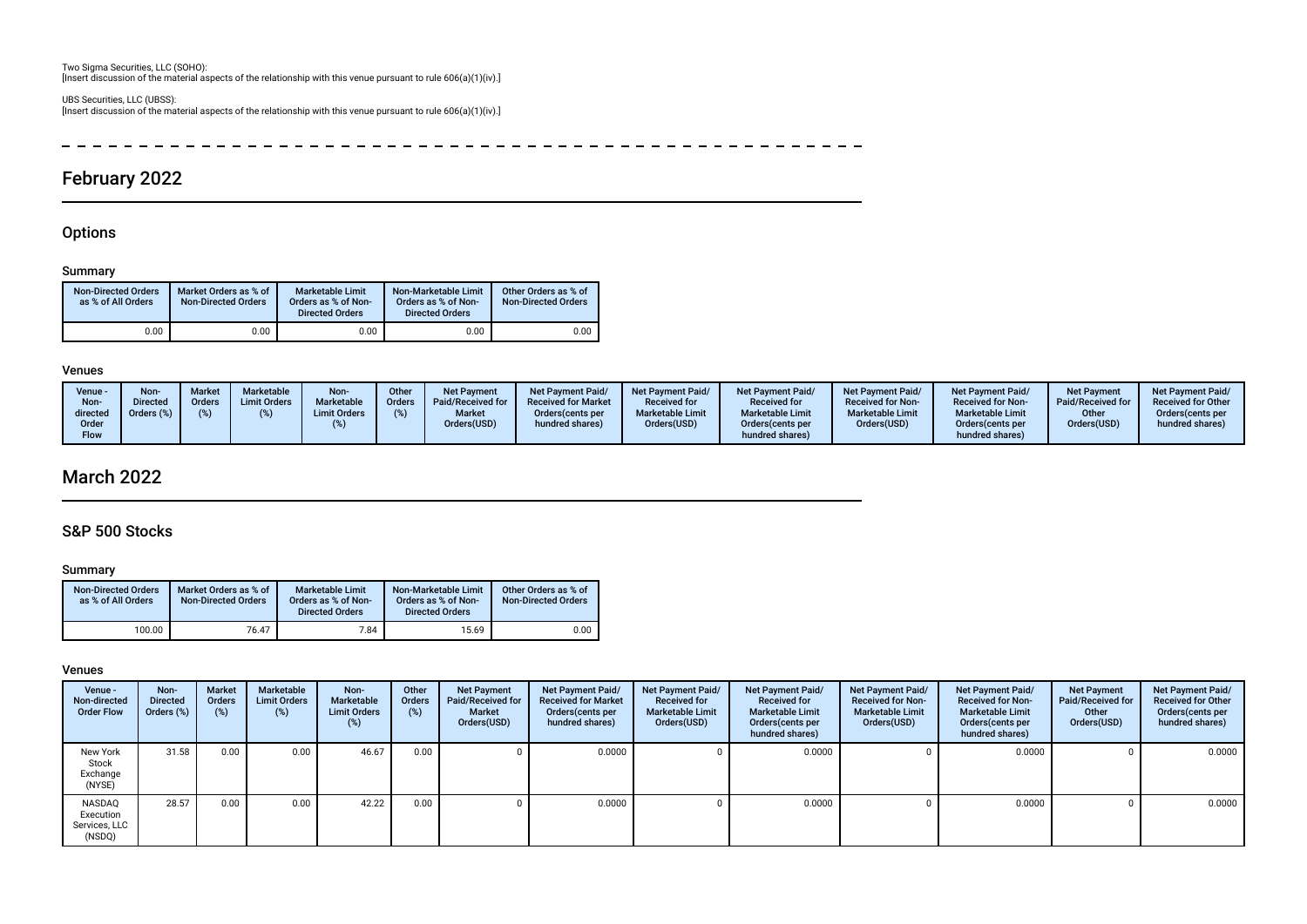| Venue -<br>Non-directed<br><b>Order Flow</b>   | Non-<br><b>Directed</b><br>Orders (%) | <b>Market</b><br><b>Orders</b><br>(%) | Marketable<br><b>Limit Orders</b><br>(%) | Non-<br>Marketable<br><b>Limit Orders</b><br>(%) | Other<br>Orders<br>(%) | <b>Net Payment</b><br>Paid/Received for<br><b>Market</b><br>Orders(USD) | Net Payment Paid/<br><b>Received for Market</b><br>Orders (cents per<br>hundred shares) | Net Payment Paid/<br><b>Received for</b><br><b>Marketable Limit</b><br>Orders(USD) | <b>Net Payment Paid/</b><br><b>Received for</b><br><b>Marketable Limit</b><br>Orders(cents per<br>hundred shares) | Net Payment Paid/<br><b>Received for Non-</b><br><b>Marketable Limit</b><br>Orders(USD) | Net Payment Paid/<br><b>Received for Non-</b><br><b>Marketable Limit</b><br>Orders(cents per<br>hundred shares) | <b>Net Payment</b><br>Paid/Received for<br>Other<br>Orders(USD) | Net Payment Paid/<br><b>Received for Other</b><br>Orders(cents per<br>hundred shares) |
|------------------------------------------------|---------------------------------------|---------------------------------------|------------------------------------------|--------------------------------------------------|------------------------|-------------------------------------------------------------------------|-----------------------------------------------------------------------------------------|------------------------------------------------------------------------------------|-------------------------------------------------------------------------------------------------------------------|-----------------------------------------------------------------------------------------|-----------------------------------------------------------------------------------------------------------------|-----------------------------------------------------------------|---------------------------------------------------------------------------------------|
| Citadel<br>Securities LLC<br>(CDRG)            | 18.80                                 | 48.72                                 | 75.00                                    | 3.33                                             | 0.00                   |                                                                         | 0.0000                                                                                  |                                                                                    | 0.0000                                                                                                            |                                                                                         | 0.0000                                                                                                          |                                                                 | 0.0000                                                                                |
| Jane Street<br>Capital, LLC<br>(JNST)          | 9.02                                  | 28.21                                 | 25.00                                    | 0.00                                             | 0.00                   |                                                                         | 0.0000                                                                                  |                                                                                    | 0.0000                                                                                                            |                                                                                         | 0.0000                                                                                                          |                                                                 | 0.0000                                                                                |
| G1 Execution<br>Services, LLC<br>(ETMM)        | 4.51                                  | 10.26                                 | 0.00                                     | 2.22                                             | 0.00                   |                                                                         | 0.0000                                                                                  |                                                                                    | 0.0000                                                                                                            |                                                                                         | 0.0000                                                                                                          |                                                                 | 0.0000                                                                                |
| <b>VIRTU</b><br>Americas, LLC<br>(NITE)        | 3.76                                  | 10.26                                 | 0.00                                     | 1.11                                             | 0.00                   |                                                                         | 0.0000                                                                                  |                                                                                    | 0.0000                                                                                                            |                                                                                         | 0.0000                                                                                                          |                                                                 | 0.0000                                                                                |
| Cboe EDGX US<br>Equities<br>Exchange<br>(EDGX) | 2.26                                  | 0.00                                  | 0.00                                     | 3.33                                             | 0.00                   |                                                                         | 0.0000                                                                                  |                                                                                    | 0.0000                                                                                                            |                                                                                         | 0.0000                                                                                                          |                                                                 | 0.0000                                                                                |
| Members<br>Exchange<br>(MEMX)                  | 0.75                                  | 0.00                                  | 0.00                                     | 1.11                                             | 0.00                   |                                                                         | 0.0000                                                                                  |                                                                                    | 0.0000                                                                                                            |                                                                                         | 0.0000                                                                                                          |                                                                 | 0.0000                                                                                |
| Two Sigma<br>Securities, LLC<br>(SOHO)         | 0.75                                  | 2.56                                  | 0.00                                     | 0.00                                             | 0.00                   |                                                                         | 0.0000                                                                                  |                                                                                    | 0.0000                                                                                                            |                                                                                         | 0.0000                                                                                                          |                                                                 | 0.0000                                                                                |

New York Stock Exchange (NYSE):

[Insert discussion of the material aspects of the relationship with this venue pursuant to rule 606(a)(1)(iv).]

NASDAQ Execution Services, LLC (NSDQ): [Insert discussion of the material aspects of the relationship with this venue pursuant to rule 606(a)(1)(iv).]

Citadel Securities LLC (CDRG): [Insert discussion of the material aspects of the relationship with this venue pursuant to rule 606(a)(1)(iv).]

Jane Street Capital, LLC (JNST): [Insert discussion of the material aspects of the relationship with this venue pursuant to rule 606(a)(1)(iv).]

G1 Execution Services, LLC (ETMM): [Insert discussion of the material aspects of the relationship with this venue pursuant to rule 606(a)(1)(iv).]

VIRTU Americas, LLC (NITE): [Insert discussion of the material aspects of the relationship with this venue pursuant to rule 606(a)(1)(iv).]

Cboe EDGX US Equities Exchange (EDGX): [Insert discussion of the material aspects of the relationship with this venue pursuant to rule 606(a)(1)(iv).]

Members Exchange (MEMX): [Insert discussion of the material aspects of the relationship with this venue pursuant to rule 606(a)(1)(iv).]

Two Sigma Securities, LLC (SOHO): [Insert discussion of the material aspects of the relationship with this venue pursuant to rule 606(a)(1)(iv).]

# March 2022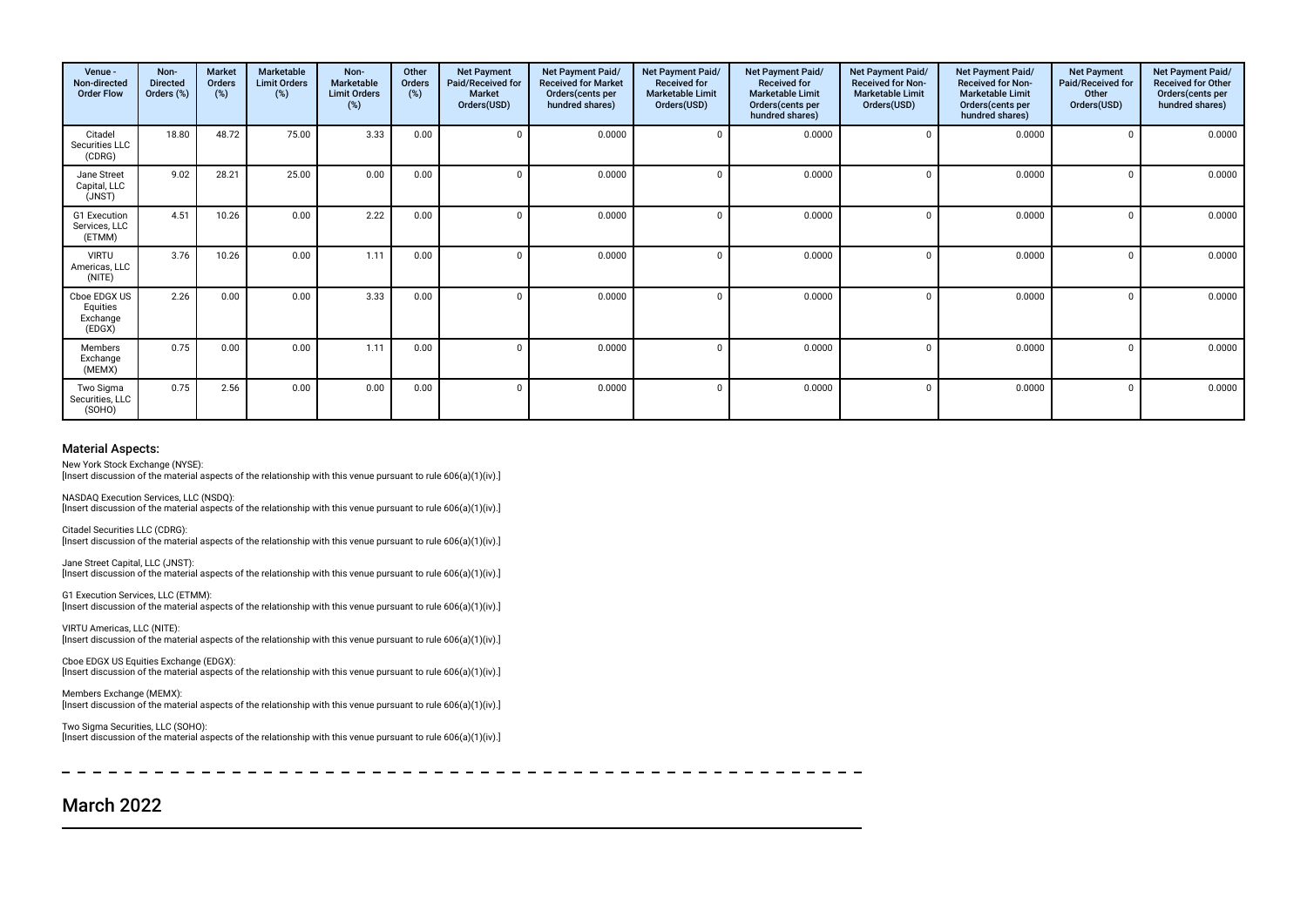# Non-S&P 500 Stocks

## Summary

| <b>Non-Directed Orders</b><br>as % of All Orders | Market Orders as % of<br><b>Non-Directed Orders</b> | <b>Marketable Limit</b><br>Orders as % of Non-<br><b>Directed Orders</b> | Non-Marketable Limit<br>Orders as % of Non-<br><b>Directed Orders</b> | Other Orders as % of<br><b>Non-Directed Orders</b> |
|--------------------------------------------------|-----------------------------------------------------|--------------------------------------------------------------------------|-----------------------------------------------------------------------|----------------------------------------------------|
| 100.00                                           | 81.76                                               | 1.35                                                                     | 15.54                                                                 | 1.35                                               |

#### Venues

| Venue -<br>Non-directed<br><b>Order Flow</b>          | Non-<br><b>Directed</b><br>Orders (%) | <b>Market</b><br>Orders<br>(%) | Marketable<br><b>Limit Orders</b><br>(%) | Non-<br>Marketable<br><b>Limit Orders</b><br>$(\%)$ | Other<br>Orders<br>(%) | <b>Net Payment</b><br>Paid/Received for<br><b>Market</b><br>Orders(USD) | Net Payment Paid/<br><b>Received for Market</b><br>Orders(cents per<br>hundred shares) | Net Payment Paid/<br><b>Received for</b><br><b>Marketable Limit</b><br>Orders(USD) | Net Payment Paid/<br><b>Received for</b><br><b>Marketable Limit</b><br>Orders(cents per<br>hundred shares) | Net Payment Paid/<br><b>Received for Non-</b><br><b>Marketable Limit</b><br>Orders(USD) | Net Payment Paid/<br><b>Received for Non-</b><br><b>Marketable Limit</b><br>Orders(cents per<br>hundred shares) | <b>Net Payment</b><br>Paid/Received for<br>Other<br>Orders(USD) | Net Payment Paid/<br><b>Received for Other</b><br>Orders(cents per<br>hundred shares) |
|-------------------------------------------------------|---------------------------------------|--------------------------------|------------------------------------------|-----------------------------------------------------|------------------------|-------------------------------------------------------------------------|----------------------------------------------------------------------------------------|------------------------------------------------------------------------------------|------------------------------------------------------------------------------------------------------------|-----------------------------------------------------------------------------------------|-----------------------------------------------------------------------------------------------------------------|-----------------------------------------------------------------|---------------------------------------------------------------------------------------|
| Citadel<br>Securities LLC<br>(CDRG)                   | 29.72                                 | 42.15                          | 100.00                                   | 9.20                                                | 100.00                 | $\Omega$                                                                | 0.0000                                                                                 | $\Omega$                                                                           | 0.0000                                                                                                     | $\Omega$                                                                                | 0.0000                                                                                                          | $\mathbf 0$                                                     | 0.0000                                                                                |
| <b>VIRTU</b><br>Americas, LLC<br>(NITE)               | 15.09                                 | 26.45                          | 0.00                                     | 0.00                                                | 0.00                   | $\Omega$                                                                | 0.0000                                                                                 | $\Omega$                                                                           | 0.0000                                                                                                     | $\Omega$                                                                                | 0.0000                                                                                                          | $\Omega$                                                        | 0.0000                                                                                |
| NASDAQ<br>Execution<br>Services, LLC<br>(NSDQ)        | 13.21                                 | 0.00                           | 0.00                                     | 32.18                                               | 0.00                   | $\Omega$                                                                | 0.0000                                                                                 | $\Omega$                                                                           | 0.0000                                                                                                     | $\Omega$                                                                                | 0.0000                                                                                                          | $\Omega$                                                        | 0.0000                                                                                |
| Jane Street<br>Capital, LLC<br>(JNST)                 | 12.26                                 | 20.66                          | 0.00                                     | 1.15                                                | 0.00                   | $\Omega$                                                                | 0.0000                                                                                 | $\Omega$                                                                           | 0.0000                                                                                                     | $\Omega$                                                                                | 0.0000                                                                                                          | $\Omega$                                                        | 0.0000                                                                                |
| <b>NYSE Arca</b><br>(ARCA)                            | 9.43                                  | 0.00                           | 0.00                                     | 22.99                                               | 0.00                   | $\mathbf 0$                                                             | 0.0000                                                                                 | $\Omega$                                                                           | 0.0000                                                                                                     | $\Omega$                                                                                | 0.0000                                                                                                          | $\Omega$                                                        | 0.0000                                                                                |
| New York<br>Stock<br>Exchange<br>(NYSE)               | 8.02                                  | 0.00                           | 0.00                                     | 19.54                                               | 0.00                   | $\Omega$                                                                | 0.0000                                                                                 | $\Omega$                                                                           | 0.0000                                                                                                     | $\Omega$                                                                                | 0.0000                                                                                                          | $\Omega$                                                        | 0.0000                                                                                |
| G1 Execution<br>Services, LLC<br>(ETMM)               | 5.19                                  | 9.09                           | 0.00                                     | 0.00                                                | 0.00                   | $\mathbf 0$                                                             | 0.0000                                                                                 | $\Omega$                                                                           | 0.0000                                                                                                     | $\Omega$                                                                                | 0.0000                                                                                                          | $\mathbf{0}$                                                    | 0.0000                                                                                |
| Cboe EDGX<br><b>US Equities</b><br>Exchange<br>(EDGX) | 3.30                                  | 0.00                           | 0.00                                     | 8.05                                                | 0.00                   | $\Omega$                                                                | 0.0000                                                                                 | $\Omega$                                                                           | 0.0000                                                                                                     | $\Omega$                                                                                | 0.0000                                                                                                          | $\mathbf{0}$                                                    | 0.0000                                                                                |
| Members<br>Exchange<br>(MEMX)                         | 2.83                                  | 0.00                           | 0.00                                     | 6.90                                                | 0.00                   | $\Omega$                                                                | 0.0000                                                                                 | $\Omega$                                                                           | 0.0000                                                                                                     | $\Omega$                                                                                | 0.0000                                                                                                          | $\mathbf{0}$                                                    | 0.0000                                                                                |
| Two Sigma<br>Securities, LLC<br>(SOHO)                | 0.47                                  | 0.83                           | 0.00                                     | 0.00                                                | 0.00                   | $\Omega$                                                                | 0.0000                                                                                 | $\Omega$                                                                           | 0.0000                                                                                                     | $\Omega$                                                                                | 0.0000                                                                                                          | $\Omega$                                                        | 0.0000                                                                                |

#### Material Aspects:

Citadel Securities LLC (CDRG): [Insert discussion of the material aspects of the relationship with this venue pursuant to rule 606(a)(1)(iv).]

VIRTU Americas, LLC (NITE): [Insert discussion of the material aspects of the relationship with this venue pursuant to rule 606(a)(1)(iv).]

NASDAQ Execution Services, LLC (NSDQ): [Insert discussion of the material aspects of the relationship with this venue pursuant to rule 606(a)(1)(iv).]

Jane Street Capital, LLC (JNST):